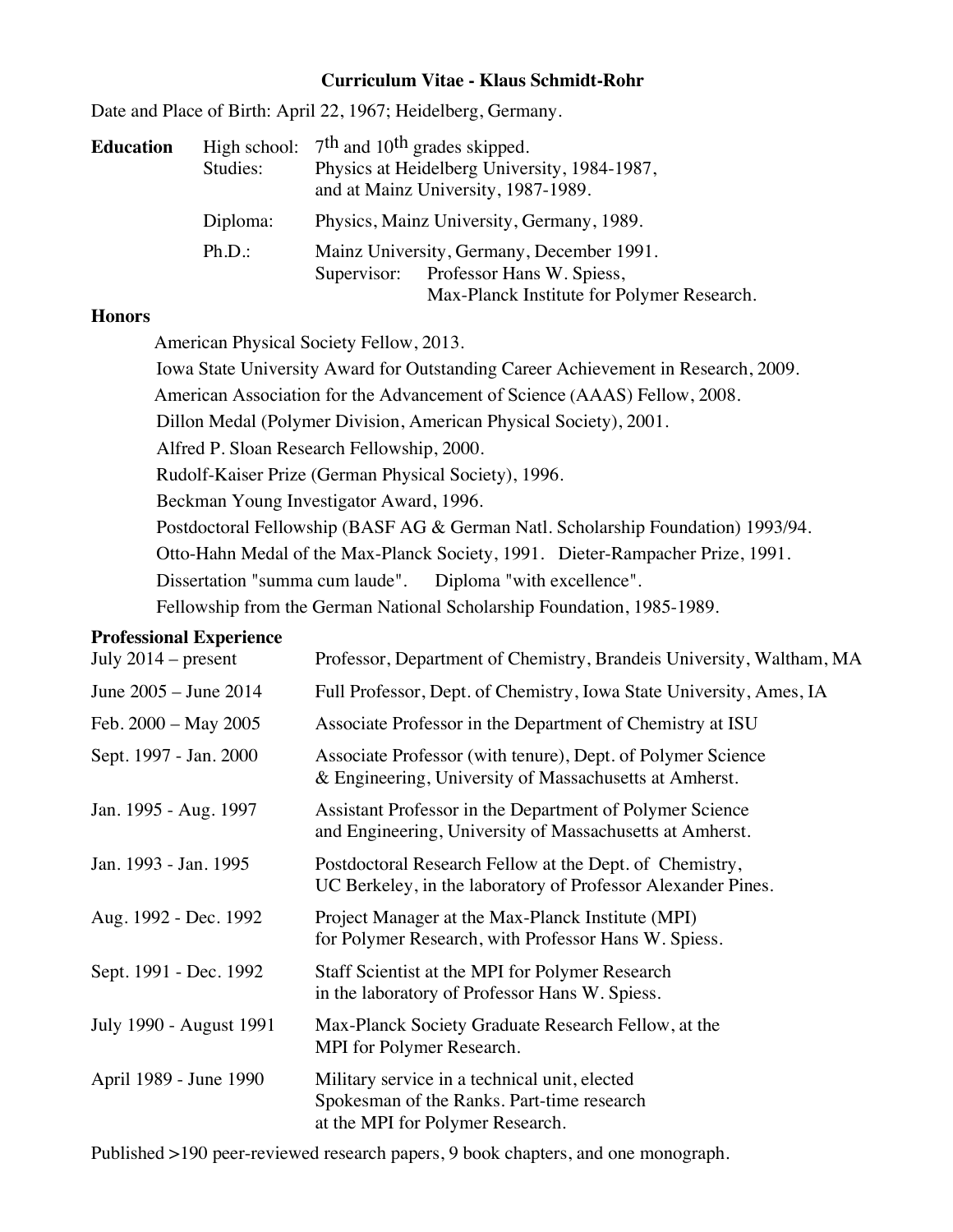# **Selected Recent Publications**

## **Structure of Carbon Materials**

- 1. J. M. Anderson, R. L. Johnson, K. Schmidt-Rohr, B. H. Shanks "Solid State NMR of Chemical Structure and Hydrothermal Deactivation of Moderate-Temperature Carbon Materials with Acidic SO3H Sites" Carbon **74**, 333–345 (2014).
- 2. H. N. Pham, A. E. Anderson, R. L. Johnson, K. Schmidt-Rohr, A. K. Datye "Improved Hydrothermal Stability of Mesoporous Oxides for Aqueous Phase Reactions" Angew. Chemie Int. Ed. **51**, 13163-13167 (2012).
- 3. C. E. Brewer, Y-Y. Hu, K. Schmidt-Rohr, S. D. Joseph, T. E. Loynachan, D. A. Laird, R. C. Brown "Extent of Pyrolysis Impacts on Fast Pyrolysis Biochar Properties" J. Environm. Quality **41**, 1115-1122 (2011).
- 4. X-W. Fang, K. Schmidt-Rohr. "Alkyl and Other Major Structures Formed in Model Maillard Reactions Studied by Solid-State NMR" J. Agric. Food Chem. **59**, 481-490 (2011).

#### **Structure of Natural Organic Mater**

- 1. X. [Cao,](http://www.ksrlab.org/personnel/x-y-cao/) C. Lattao , J. -J. Pignatello , J. Mao and K. [Schmidt-Rohr](http://www.ksrlab.org/personnel/k-schmidt-rohr/) "Sorption Selectivity in Natural Organic Matter Probed with Carbonyl-13C-Labeled Benzophenone and 1H-13C NMR Spectroscopy" Environ. Sci. Technol**. 8**, 8645-8652 (2014).
- 2. J. Mao, R. L. Johnson, J. Lehmann, D. C. Olk, E. G. Neves, M. L. Thompson, K. Schmidt-Rohr "Abundant and Stable Char in Soil: Implications for Soil Fertility and Carbon Sequestration", Environ. Sci. Technol. **46**, 9571-9576 (2012).
- 3. J. Mao, X-W. Fang, Y. Lan , A. Schimmelmann , M. Mastalerz , L. Xu and K. [Schmidt-Rohr](http://www.ksrlab.org/personnel/k-schmidt-rohr/) "Chemical and Nanometer Structure of Kerogen and its Change During Thermal Maturation investigated by advanced solid-state <sup>13</sup>C NMR spectroscopy" Geochim. Cosmochim. Acta **74**, 2110-2127 (2010).

#### **NMR Technique Development**

1. R. L. Johnson, K. Schmidt-Rohr "Quantitative Solid-State 13C NMR Spectra with Signal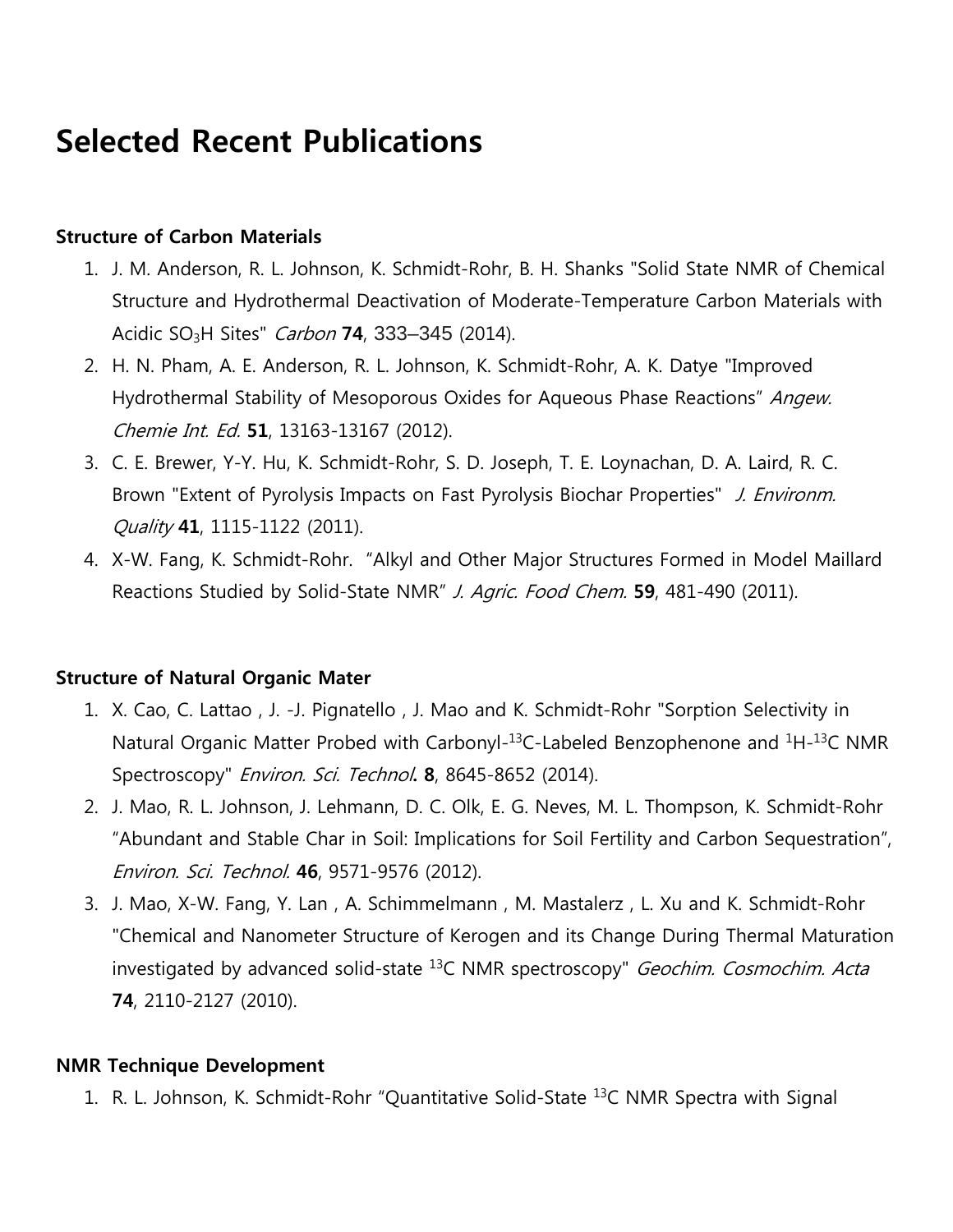Enhancement by Multiple Cross-Polarization", J. Magn. Reson. **239**, 44-49 (2014).

- 2. R. L. Johnson, J. M. Anderson, B. H. Shanks, X-W. Fang, M. Hong, K. Schmidt-Rohr "Spectrally Edited 2D  $^{13}C^{-13}C$  NMR Spectra without Diagonal Ridge for Characterizing  $^{13}C$ -Enriched Low-Temperature Carbon Materials" J. Magn. Reson., **234**, 112-124 (2013).
- 3. K. Schmidt-Rohr, K. J. Fritzsching, S. Y. Liao, M. Hong. "Spectral Editing of Two-Dimensional Magic-Angle-Spinning Solid-State NMR Spectra for Protein Resonance Assignment and Structure Determination". J. Biomol. NMR **54**, 343 (2012).

## **Basic Thermodynamics**

- 1. [Klaus Schmidt-Rohr](http://ksrweb.herokuapp.com/personnel/k-schmidt-rohr/) "Why Combustions Are Always Exothermic, Yielding About 418 kJ per Mole of  $O_2$ ". *J. Chem. Educ.* (2015). DOI: 10.1021/acs.jchemed.5b00333
- 2. K. Schmidt-Rohr "Expansion Work without the External Pressure, and Thermodynamics in Terms of Quasistatic Irreversible Processes", J. Chem. Educ. **91**, 402-409 (2014).

## **Nafion Fuel Cell Membrane**

- 1. X. Kong, K. Schmidt-Rohr "Water–Polymer Interfacial Area in Nafion: Comparison with Structural Models" Polymer **52**, 1971-1974 (2011).
- 2. K. Schmidt-Rohr, Q. Chen "Parallel Cylindrical Water Nanochannels in Nafion Fuel Cell Membranes", Nat. Mater. **7**, 75-83 (2008).

# **Thermoelectric Tellurides**

- 1. S. N. Girard, K. Schmidt-Rohr, T. C. Hasapis, B. Njegic, E. M. Levin, A. Rawal, K. M. Paraskevopoulos, M. Kanatzidis, "Chemical Analysis of Phase Separation in PbTe – PbS Thermoelectric Materials" Adv. Funct. Mater. **23**, 747-757 (2013).
- 2. E. M. Levin, S. L. Bud'ko, K. Schmidt-Rohr "Enhancement of thermopower of TAGS-85 high-performance thermoelectric material via doping with Dy". Adv. Funct. Mater. **22**, 2766-2774 (2012).